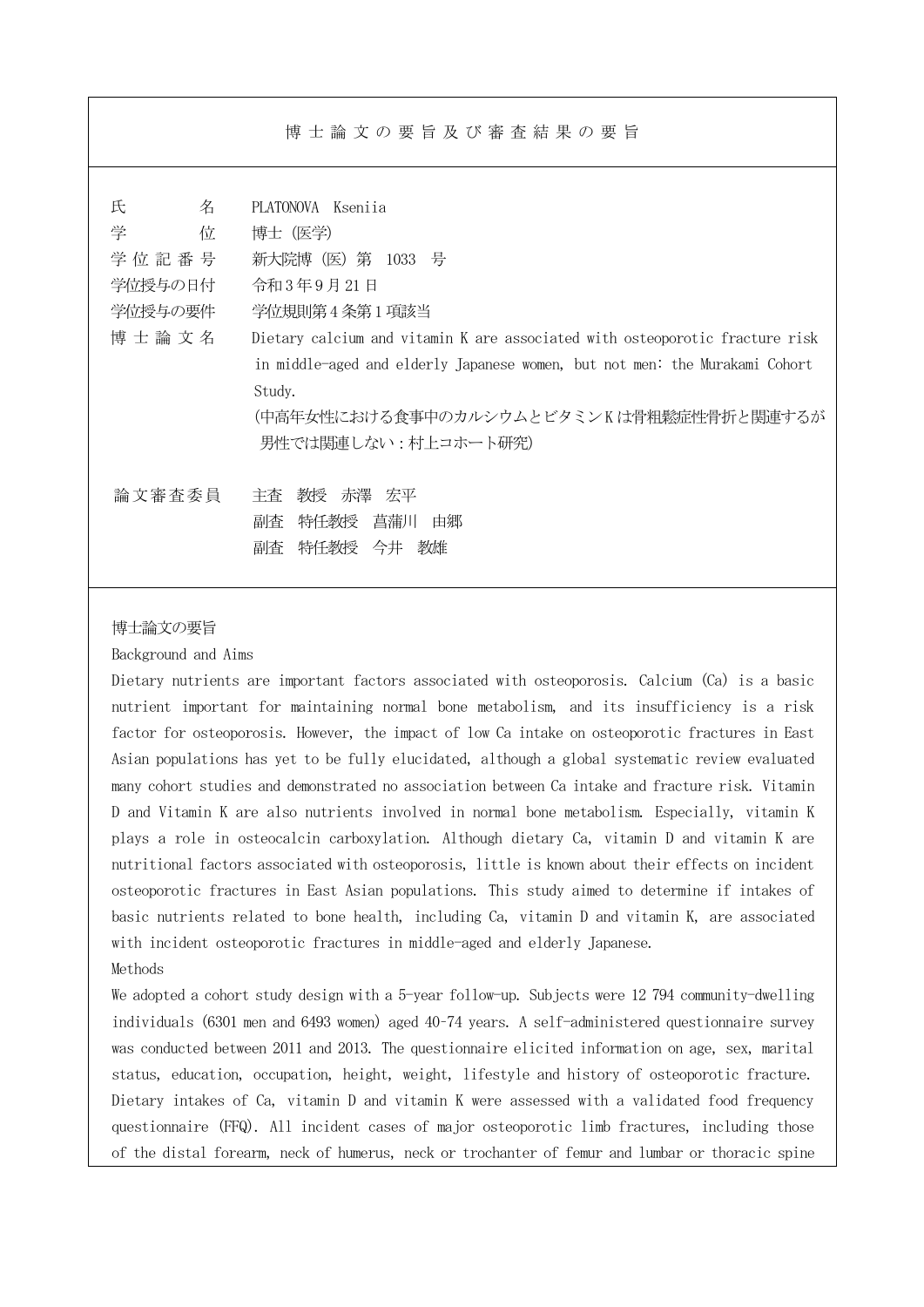were collected. Only low-energy trauma fractures, that is, fractures due to falls from a standing height or lower, were included. Fractures due to high-energy trauma, such as traffic accidents, were not included. Among the 12 794 study subjects, multivariate analysis was performed in 12 306 (96·2 %) after excluding those with incomplete questionnaire data. Hazard ratios (HR) for energy-adjusted Ca, vitamin D and vitamin K were calculated with the residual method. Results

Mean age was 58·8 (SD 9·3) years. Lower energy-adjusted intakes of Ca and vitamin K in women were associated with higher adjusted HR of total fractures (P for trend =  $0.005$  and  $0.08$ , respectively). When vertebral fracture was the outcome, P for trend values for Ca and vitamin K were 0.03 and 0.006, respectively, and HR of the lowest and highest (reference) intake groups were 2.03 (95 % CI 1·08, 3·82) and 2.26 (95 % CI 1·19, 4·26), respectively. In the age stratified analysis ( $\langle 60 \text{ v. } \rangle$   $\geq 60$  years), similar associations between energy-adjusted Ca intake and incident total fractures were observed, with a marginal significance in the older subgroup (P for trend  $= 0.054$ ). Lower energy-adjusted vitamin K intake was associated with a higher incidence of total fractures in the older group, but not in the younger subgroup (P for trend =  $0.009$  and  $0.67$ , respectively). In men, there were null associations between incident fractures and each of the three nutrient intakes.

Discussion:

The findings regarding Ca can be interpreted as an indication that women with low Ca intake do not consume much milk/dairy products. In this regard, higher intakes of milk and dairy products as well as adequate Ca supplements may be helpful, especially in women with low Ca intake. Previous studies reported that a higher intake of natto (fermented soyabeans), high in vitamin K2 (phylloquinone), is associated with higher BMD, and support our results. We did not find a significant association between vitamin D intake and fractures, suggesting dietary vitamin D intake may contribute less to vitamin D status in the body than vitamin D biosynthesis in the skin. Fracture incidence in men was much lower than that in women, and thus, we were unable to identify risk factors for men, due to the smaller sample size. Lifestyle information, including dietary intake, was based on self-report, and thus misclassification bias may have occurred. Conclusion

Lower intakes of dietary Ca and vitamin K are independent lifestyle-related risk factors associated with osteoporotic fractures in middle-aged and elderly Japanese women. This association was robust for vertebral compression fractures, but not for osteoporotic limb fractures. These associations were not observed in men and thus should be re-examined with a longer follow-up period.

## 審査結果の要旨

食事中の栄養素は骨粗鬆症に関連する重要な因子である。本研究は、中高年日本人におけるカルシウム (Ca)、ビタミンD、ビタミンK の摂取量と骨粗鬆症性骨折の罹患率の関連を明らかにすることを目的とし た。対象は、40〜74 歳の12,794 人の地域住民であった。2011-2013 年に自己記入式のアンケート調査を行 い、人口統計学的特徴、ライフスタイルおよび骨粗鬆症性骨折の病歴に関する情報を得た。食事栄養摂取 量は妥当性の検証された食物摂取頻度調査票で評価された。5 年間の追跡により前腕骨遠位部、上腕骨頸